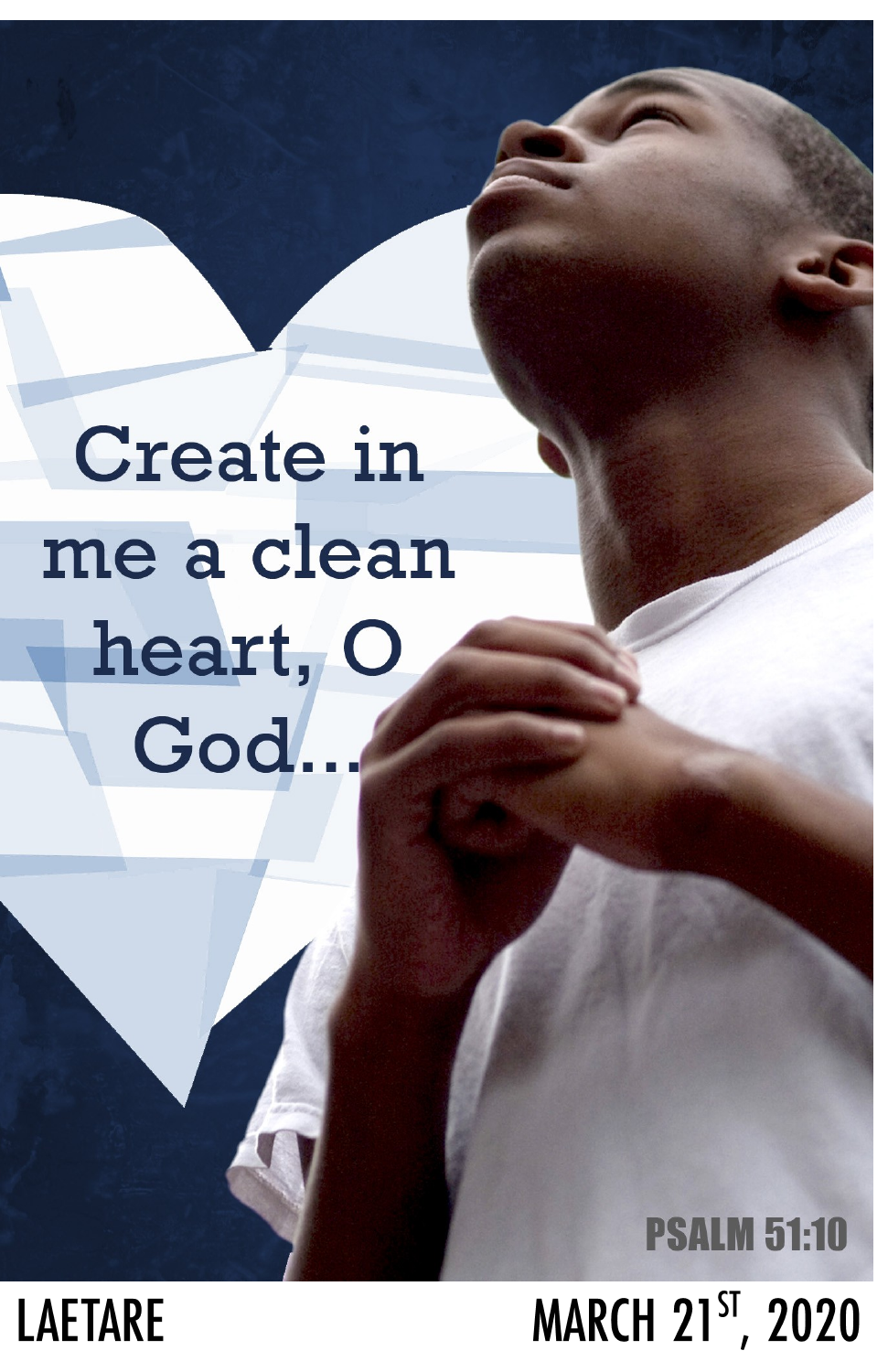# **WELCOME**

Thank you for worshipping with us today. Please sign the guest register in the entry as you leave the church today.

## **TODAY'S SERVICE**

**March 21st, 2020**

### **LAETARE**

#### **Rejoice and be glad**

**Liturgy: Setting One, WS page 1**

#### **Speaker:**

Pastor Matthew Ude **Music:** Mark Brown-Kempenaar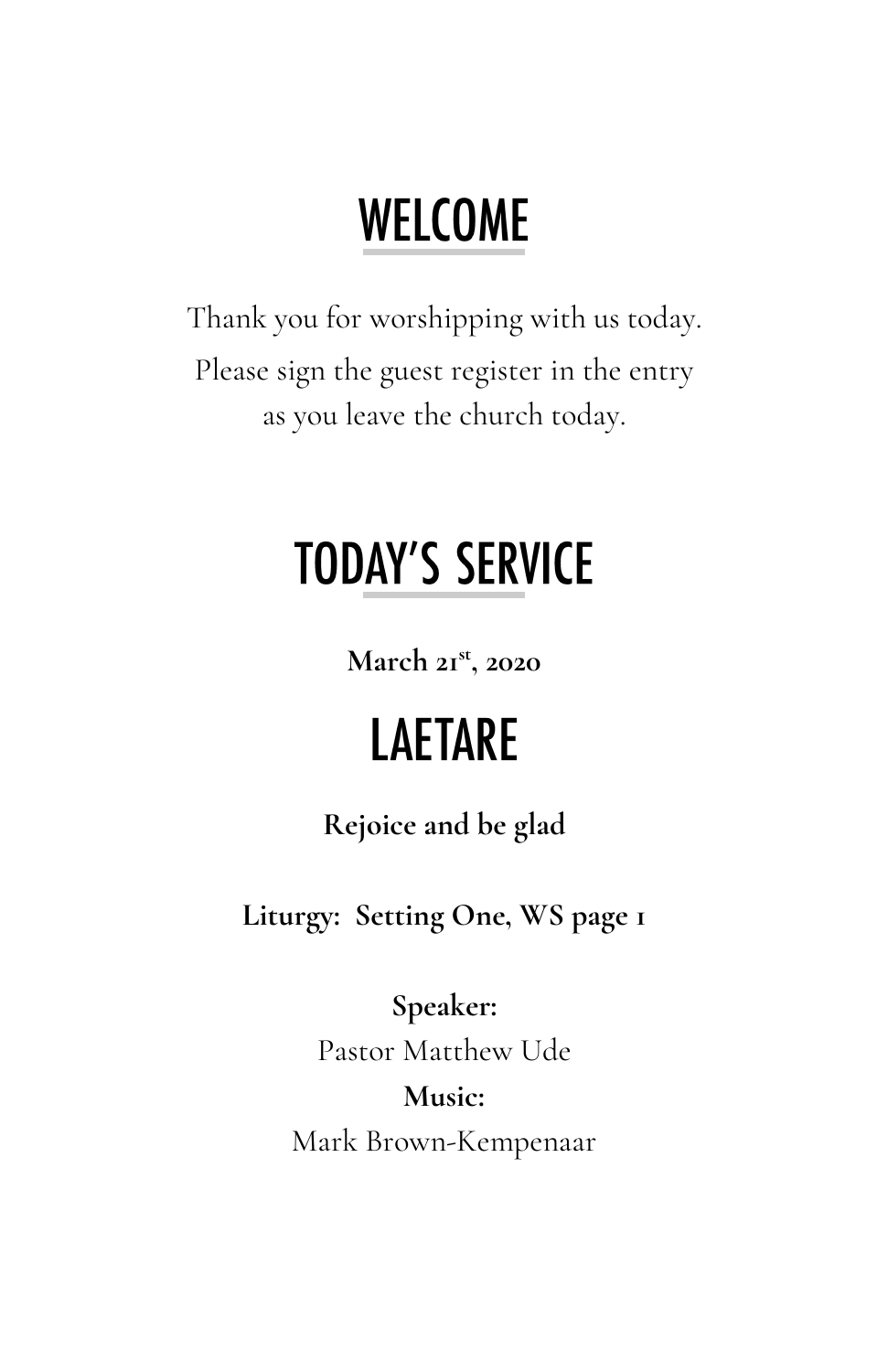### **PRE-SERVICE DEVOTION**

#### *Luther's Catechism*

#### **l. What is Confession?**

There are two parts to confession. One is that we confess our sins. The other is that we receive absolution, or forgiveness, from a pastor as from God Himself, not doubting, but firmly believing that our sins are forgiven in this way before our heavenly Father.

#### **2. What sins should we confess?**

Before God we should plead guilty of all sins, even those we don't know we have done, as we do in the Lord's Prayer. However, before a pastor we should confess only those sins which we know and feel in our hearts.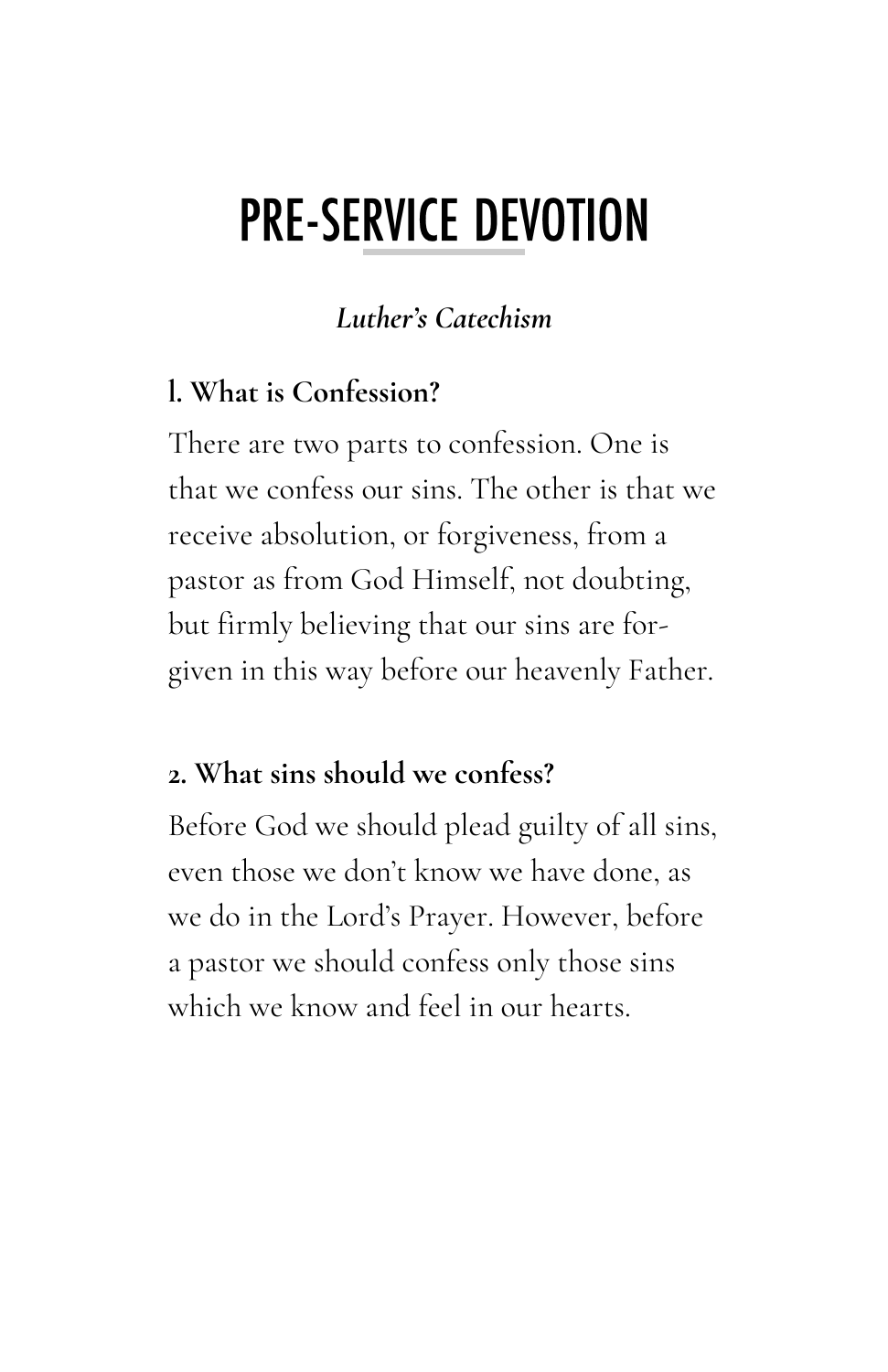# **SERVICE OF THE WORD**

### Hymn 785 - Children of the Heavenly Father

Children of the heavenly Father Safely in His bosom gather Nestling bird nor star in Heaven Such a refuge e'er was given

God, His own doth tend and nourish In His holy courts they flourish From all evil things He spares them In His mighty arms He bears them

Neither life nor death shall ever From the Lord, His children sever Unto them His grace He showeth And their sorrows all He knoweth

Though He giveth or He taketh God His children ne'er forsaketh His, the loving purpose solely To preserve them, pure and holy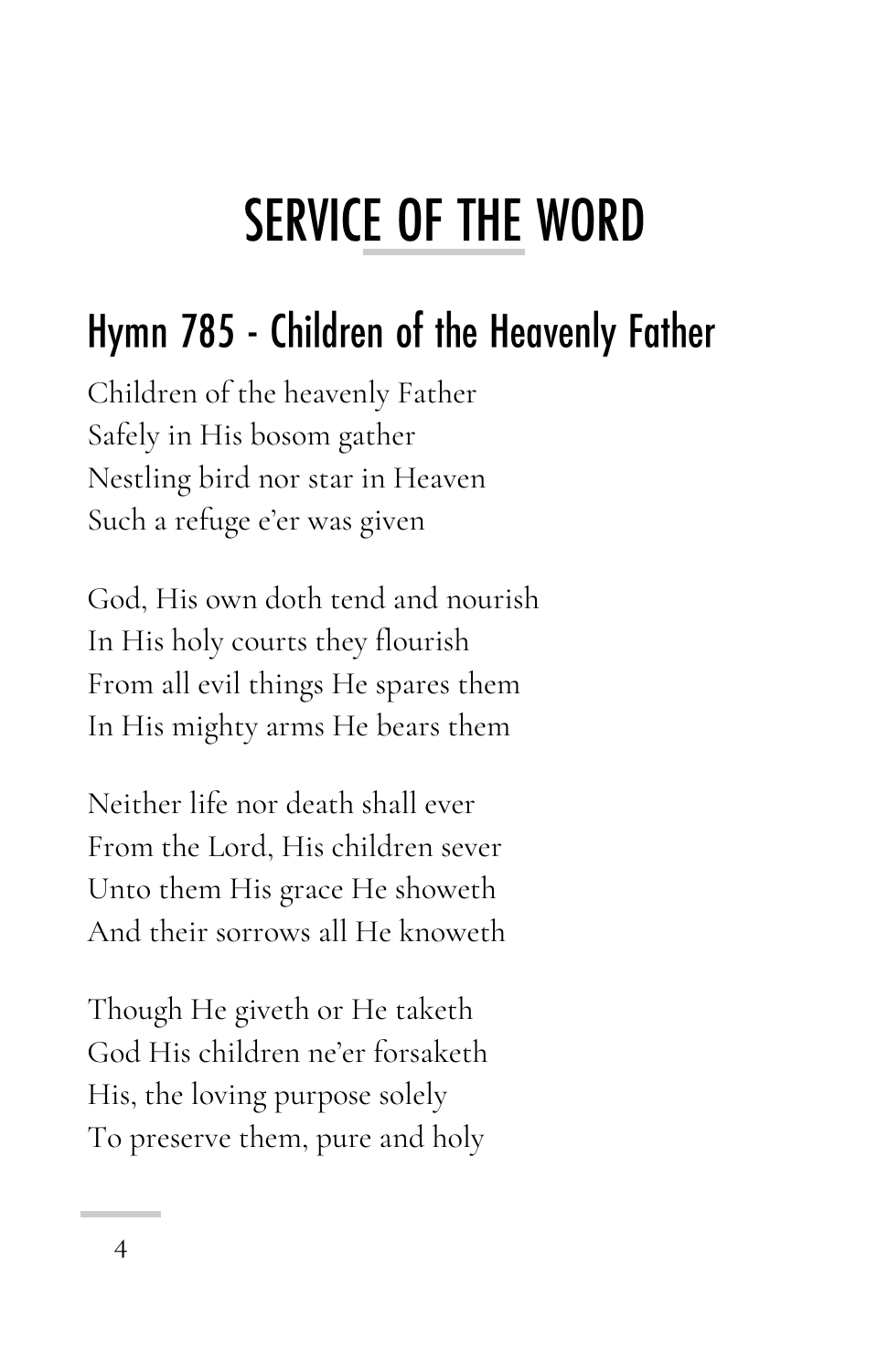### **INVOCATION**

p In the name of the Father and of the Son and of the Holy Spirit. Amen

### **CONFESSION OF SINS**

- p Beloved of God: let us draw near with a true heart and confess our sins to God our Father, asking Him, in the Name of our Lord Jesus Christ, to grant us forgiveness.
- **all Almighty God, our Maker and Redeemer: we confess that we are sinful by nature, and have sinned against You in our thoughts, words, and actions. We have not loved You above all things. We have not loved our neighbors as ourselves. Have mercy on us, and, for the sake of our Lord Jesus Christ, forgive us our sins.**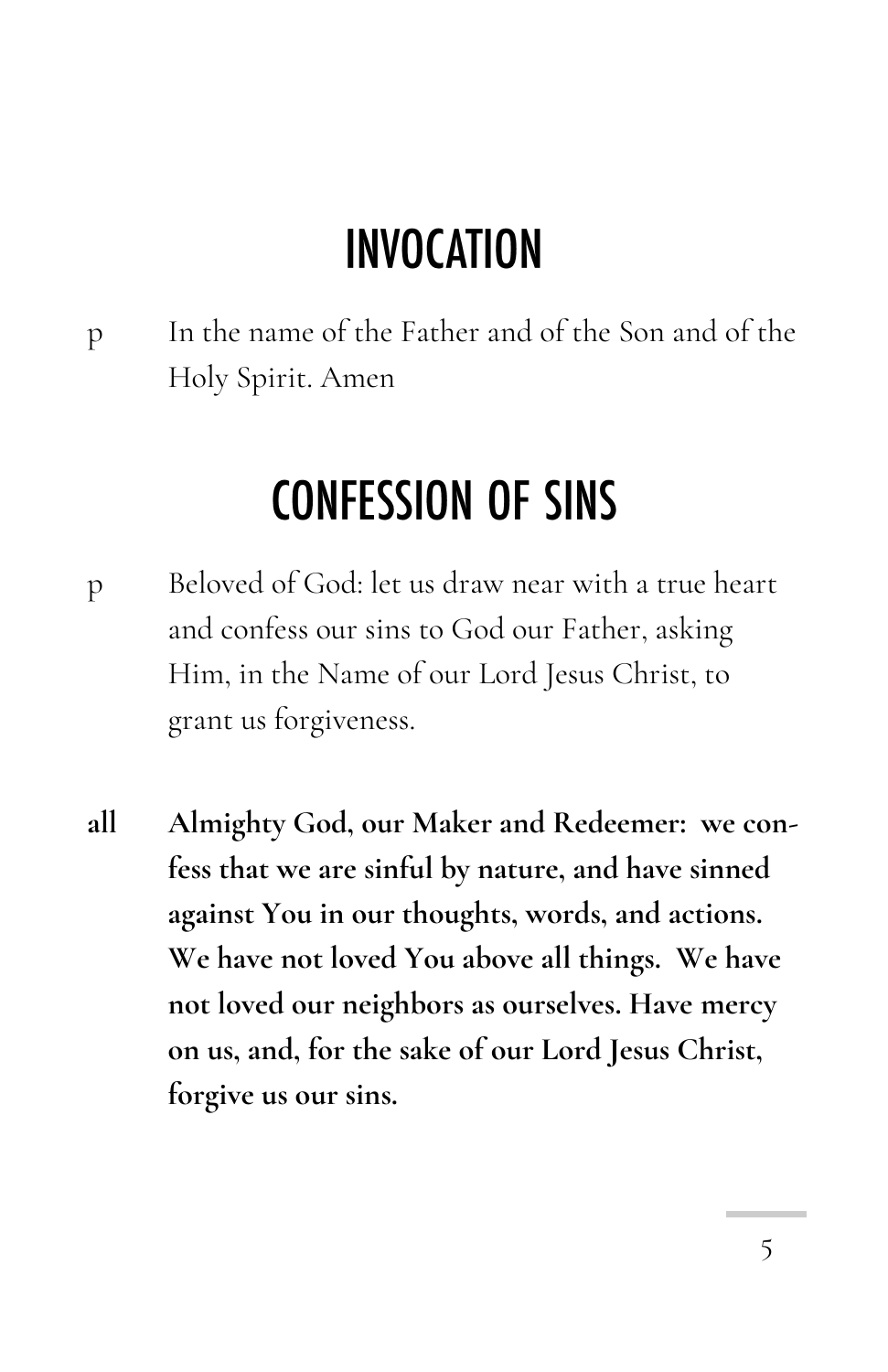- p God, our heavenly Father, has been merciful to us and has given His only Son to be the atoning sacrifice for our sins. Therefore, as a called servant of Christ and by His authority, I forgive you all your sins in the name of the Father and of the Son and of the Holy Spirit.
- p Let us pray . . . Almighty God, our Heavenly Father, Your mercies are new every morning, and though we deserve only punishment, You receive us as Your children and provide for all our needs of body and soul. Grant that we may heartily acknowledge Your merciful goodness, give thanks for all Your benefits, and serve You in willing obedience, through Jesus Christ, Your Son, our Lord, who lives and reigns with You and the Holy Spirit, one God , now and forever. Amen

6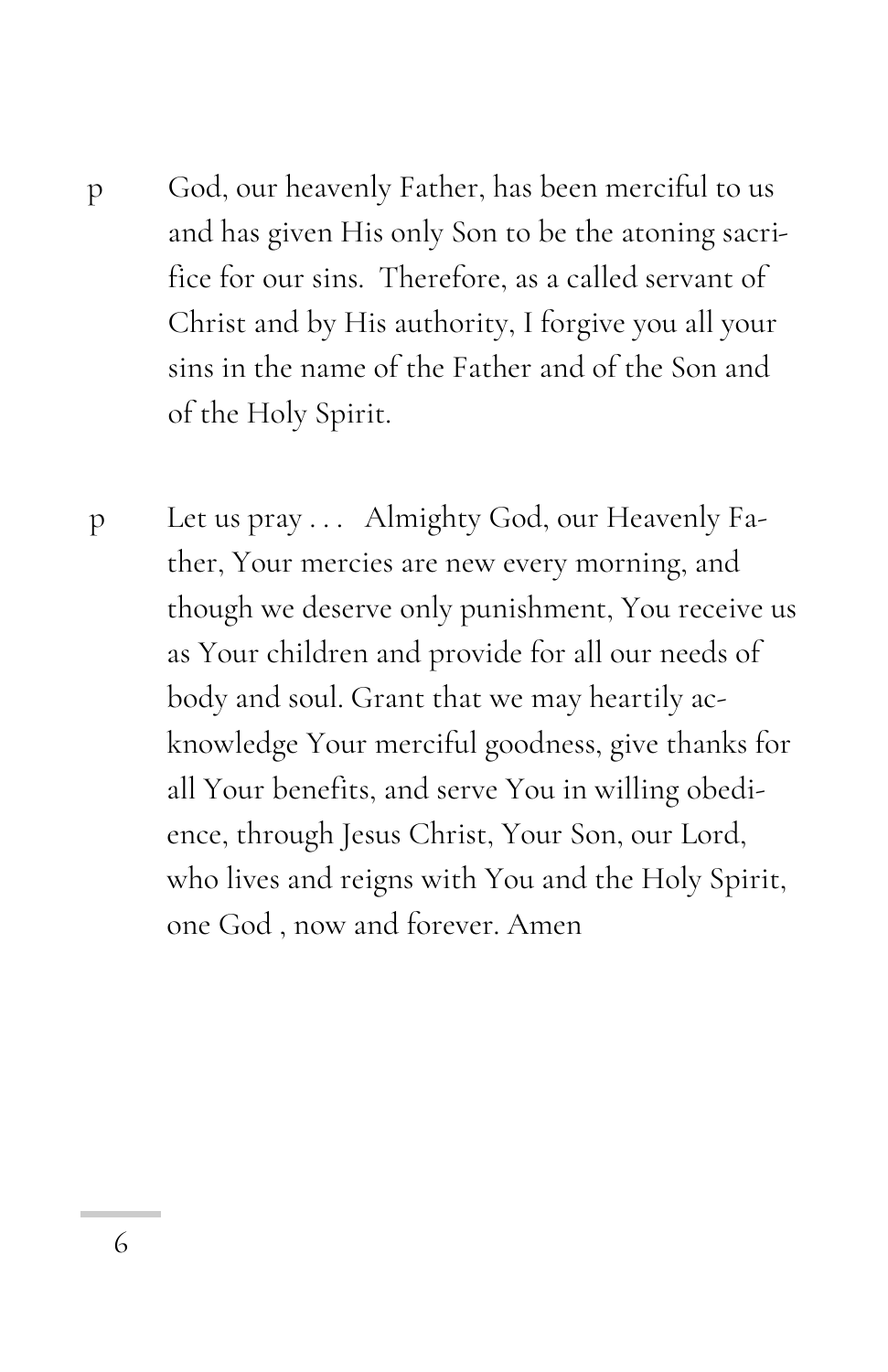### **THE WORD**

**Ephesians 5:8-14** <sup>8</sup> For you were once darkness, but now *you are* light in the Lord. Walk as children of light <sup>9</sup> (for the fruit of the Spirit *is* in all goodness, righteousness, and truth), <sup>10</sup> finding out what is acceptable to the Lord.  $^{\text{II}}$ And have no fellowship with the unfruitful works of darkness, but rather expose *them*. <sup>12</sup> For it is shameful even to speak of those things which are done by them in secret.<sup>13</sup> But all things that are exposed are made manifest by the light, for whatever makes manifest is light. <sup>14</sup> Therefore He says: "Awake, you who sleep, Arise from the dead, And Christ will give you light."

**John 9:1-39** Now as *Jesus* passed by, He saw a man who was blind from birth. <sup>2</sup> And His disciples asked Him, saying, "Rabbi, who sinned, this man or his parents, that he was born blind?" <sup>3</sup> Jesus answered, "Neither this man nor his parents sinned, but that the works of God should be revealed in him. <sup>4</sup> "I must work the works of Him who sent Me while it is day; *the* night is coming when no one can work. <sup>5</sup> "As long as I am in the world, I am the light of the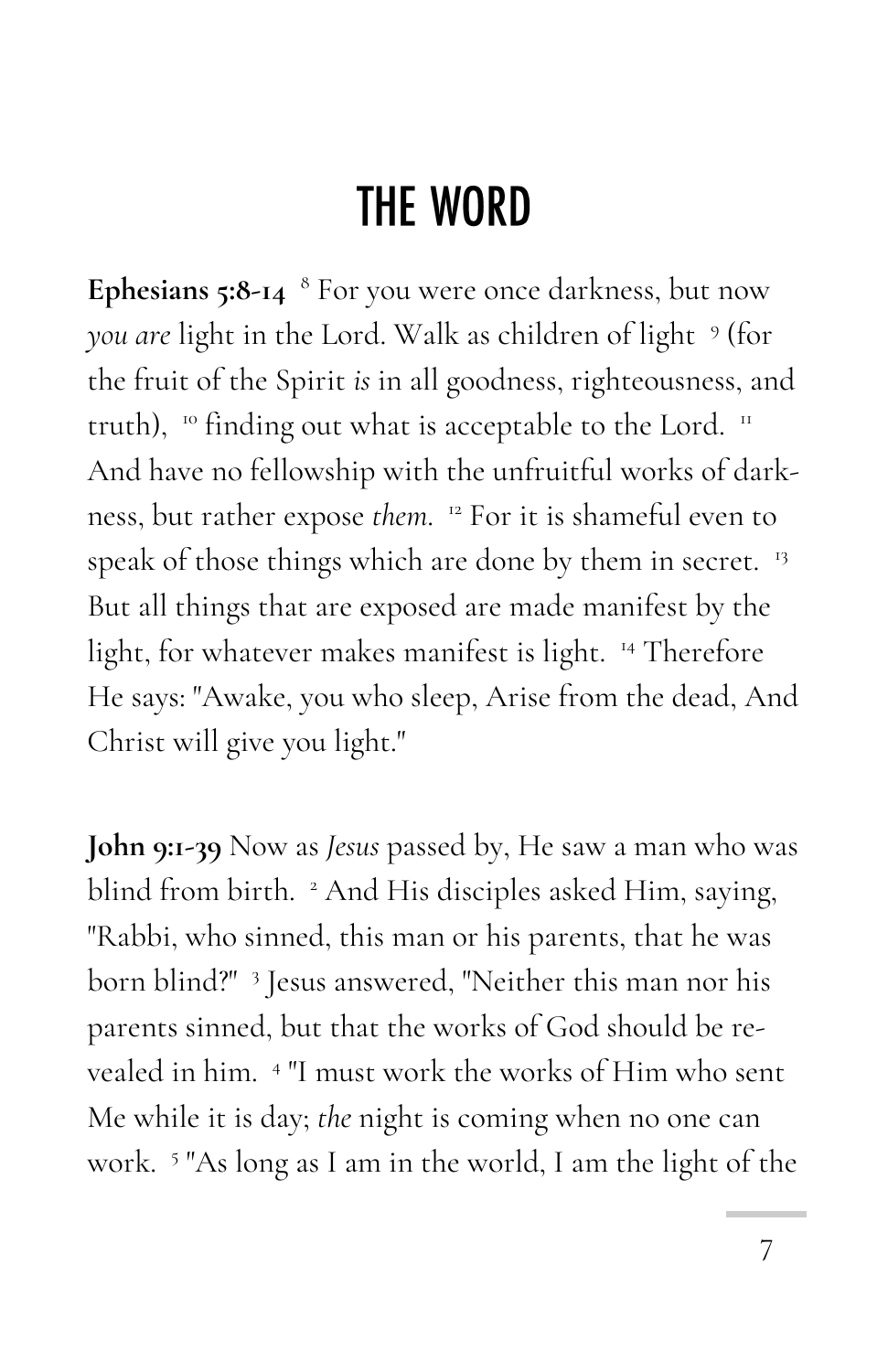world." <sup>6</sup> When He had said these things, He spat on the ground and made clay with the saliva; and He anointed the eyes of the blind man with the clay. <sup>7</sup> And He said to him, "Go, wash in the pool of Siloam " (which is translated, Sent) . . . <sup>13</sup> They brought him who formerly was blind to the Pharisees. <sup>14</sup> Now it was a Sabbath when Jesus made the clay and opened his eyes. <sup>15</sup> Then the Pharisees also asked him again how he had received his sight. He said to them, "He put clay on my eyes, and I washed, and I see." <sup>16</sup> Therefore some of the Pharisees said, "This Man is not from God, because He does not keep the Sabbath." Others said, "How can a man who is a sinner do such signs?" And there was a division among them. <sup>17</sup> They said to the blind man again, "What do you say about Him because He opened your eyes?" He said, "He is a prophet." . . . <sup>33</sup> "If this Man were not from God, He could do nothing." <sup>34</sup> They answered and said to him, "You were completely born in sins, and are you teaching us?" And they cast him out. <sup>35</sup> Jesus heard that they had cast him out; and when He had found him, He said to him, "Do you believe in the Son of God?"<sup>36</sup> He answered and said, "Who is He, Lord, that I may believe in Him?" <sup>37</sup> And Jesus said to him, "You have both seen Him and it is He who is talking with you."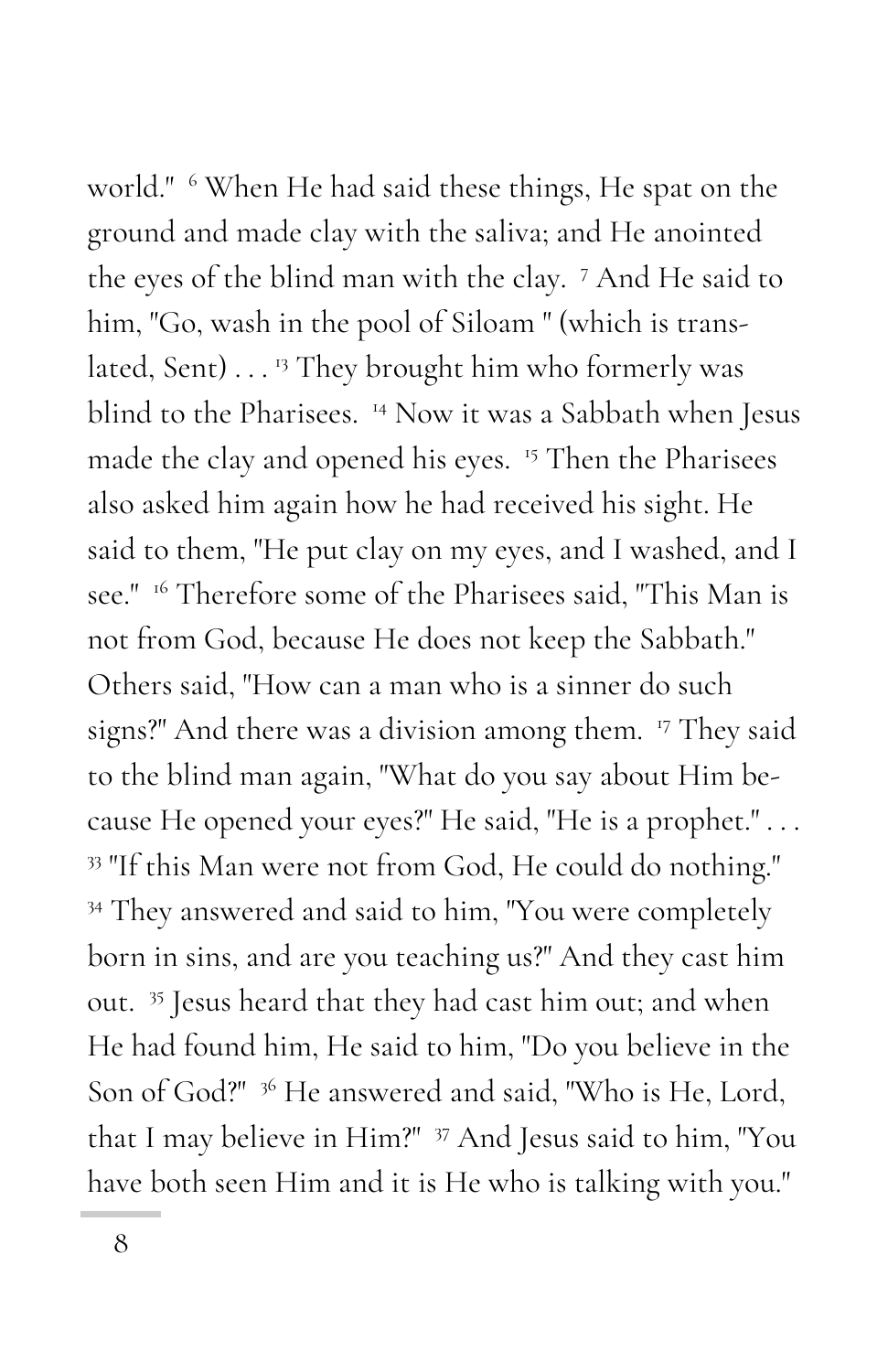<sup>38</sup> Then he said, "Lord, I believe!" And he worshiped Him. <sup>39</sup> And Jesus said, "For judgment I have come into this world, that those who do not see may see, and that those who see may be made blind."

p Blessed are they who hear the Word of God and keep it!

# THE APOSTLES' CREED

I believe in God, the Father almighty, Maker of heaven and earth.

I believe in Jesus Christ, His only Son, our Lord; Who was conceived by the Holy Spirit, Born of the virgin Mary; Suffered under Pontius Pilate, Was crucified, died, and was buried. He descended into hell. The third day he rose again from the dead; He ascended into heaven and is seated at the right hand of God the Father almighty. From there He will come to judge the living and the dead. I believe in the Holy Spirit; the holy Christian Church, the communion of saints; the forgiveness of sins, The resurrection of the body and the life everlasting. Amen.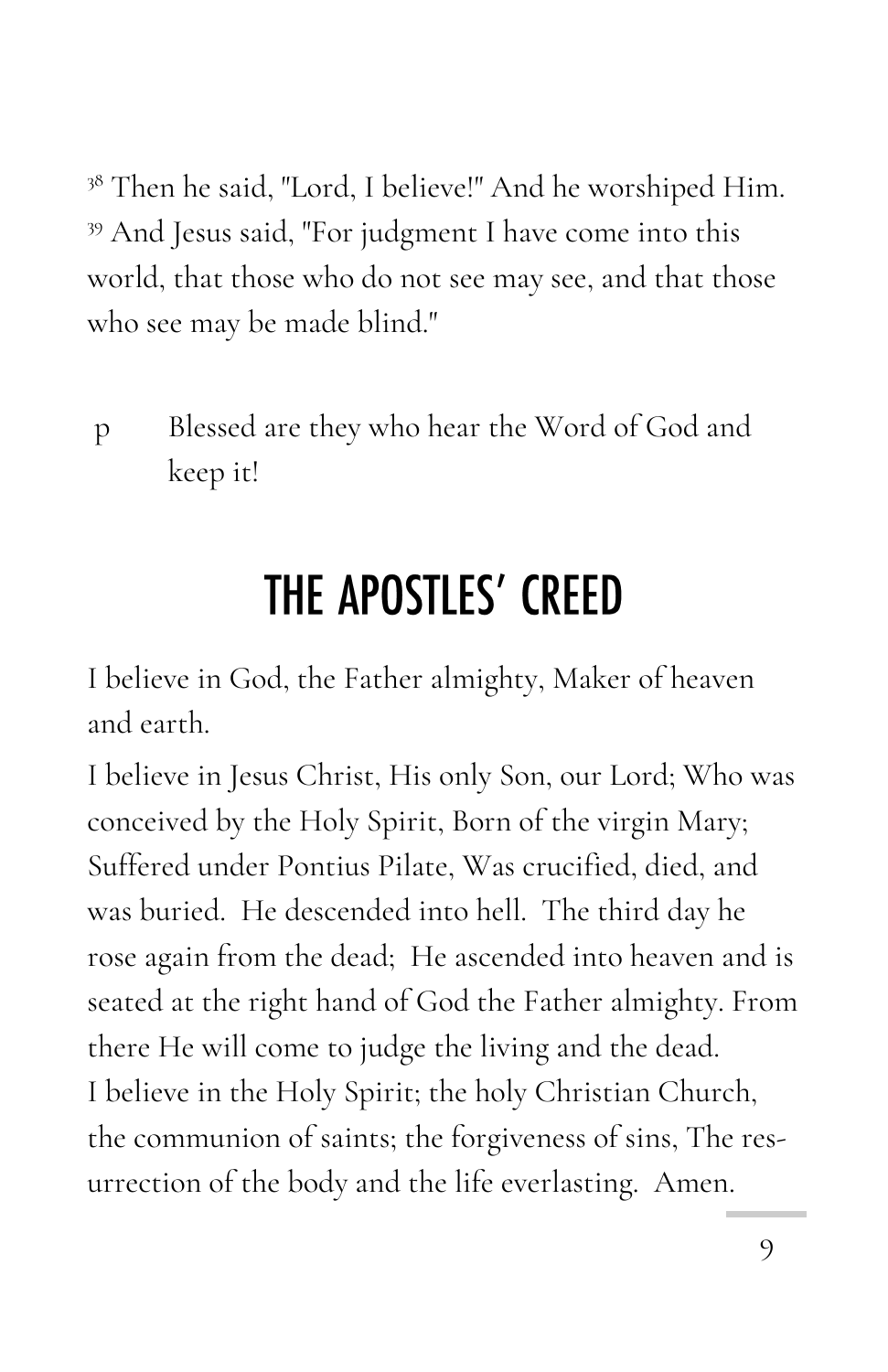### Hymn 276 - Come unto Me, Ye Weary

by William C. Dix, 1837-1898

1. "Come unto Me, ye weary, And I will give you rest." O blessed voice of Jesus, Which comes to hearts opprest! It tells of benediction, Of pardon, grace, and peace, Of joy that hath no ending, Of love which cannot cease.

2. "Come unto Me, ye wanderers; And I will give you light." 0 loving voice of Jesus, Which comes to cheer the night! Our hearts were filled with sadness, And we had lost our way; But Thou hast brought us gladness And songs at break of day.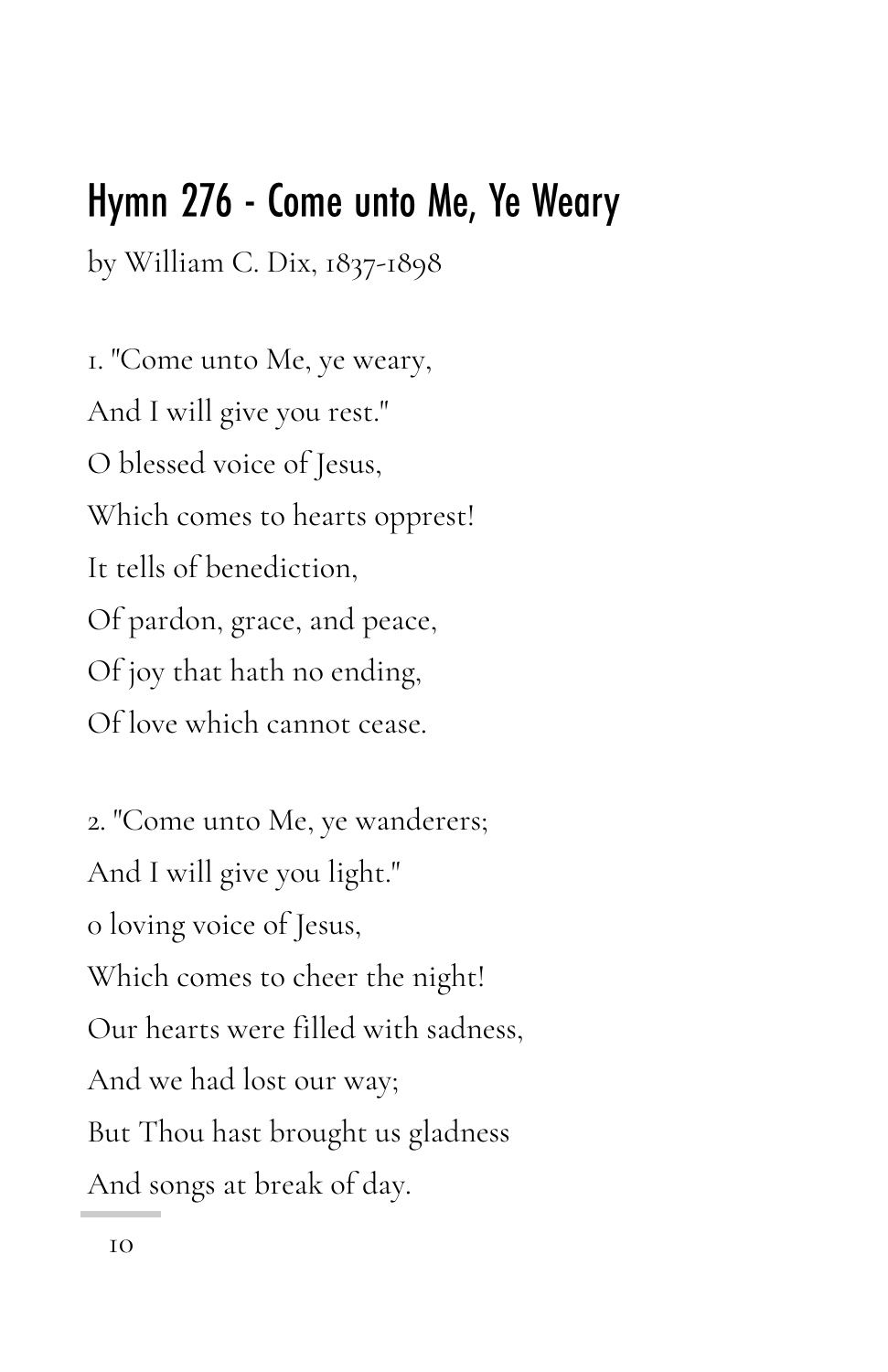3. "Come unto Me, ye fainting, And I will give you life." 0 cheering voice of Jesus, Which comes to aid our strife! The Foe is stern and eager, The fight is fierce and long; But Thou hast made us mighty And stronger than the strong.

4. And whosoever cometh, I will not cast him out." O patient love of Jesus, Which drives away our doubt, Which, though we be unworthy Of love so great and free, Invites us very sinners To come, dear Lord, to Thee!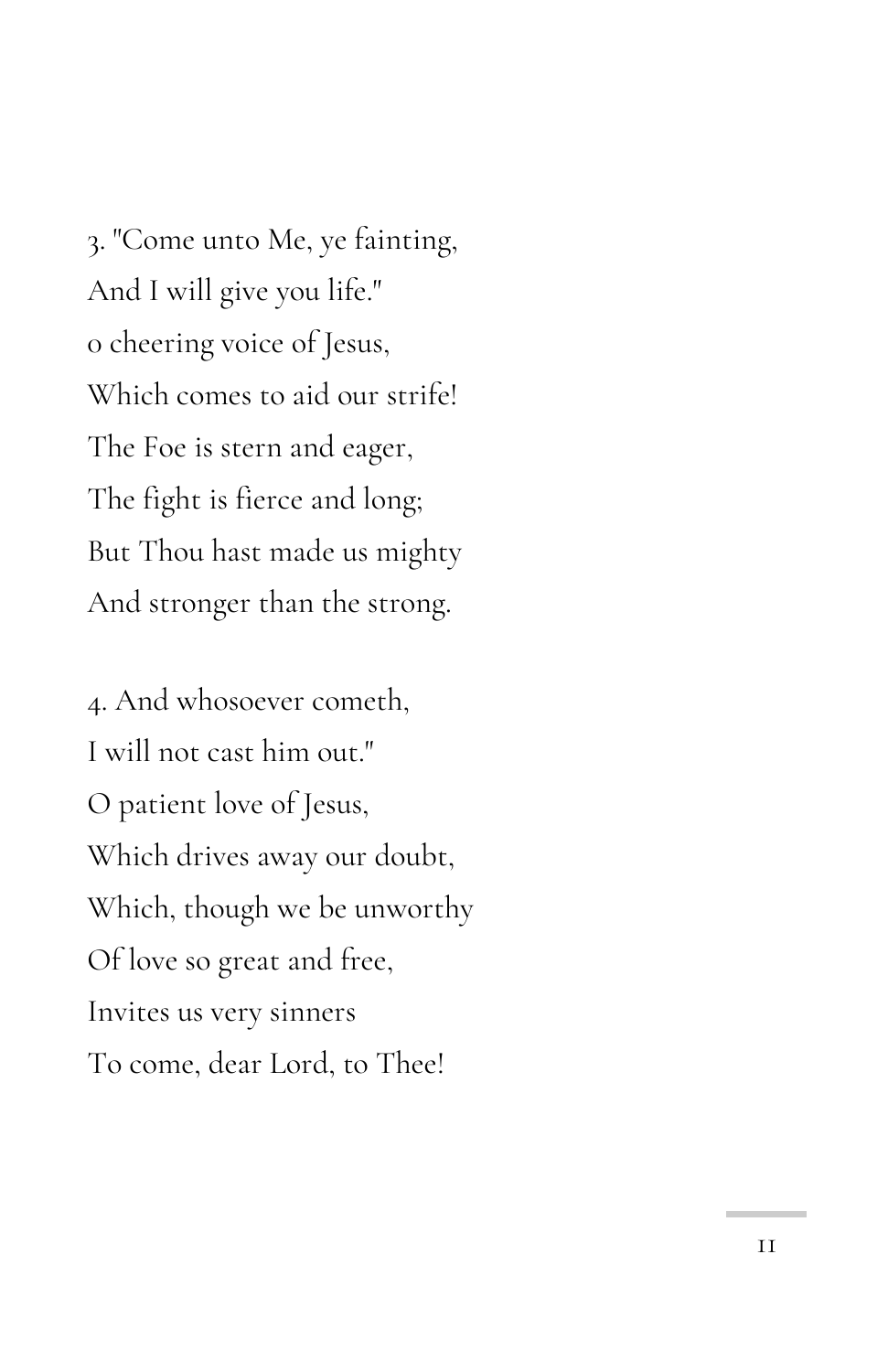### **SERMON**

**Psalm 51:1-19** Have mercy upon me, O God, According to Your lovingkindness; According to the multitude of Your tender mercies, Blot out my transgressions. <sup>2</sup> Wash me thoroughly from my iniquity, And cleanse me from my sin. <sup>3</sup> For I acknowledge my transgressions, And my sin *is*  always before me. <sup>4</sup> Against You, You only, have I sinned, And done *this* evil in Your sight-- That You may be found just when You speak, *And* blameless when You judge. <sup>5</sup> Behold, I was brought forth in iniquity, And in sin my mother conceived me. <sup>6</sup> Behold, You desire truth in the inward parts, And in the hidden *part* You will make me to know wisdom. <sup>7</sup> Purge me with hyssop, and I shall be clean; Wash me, and I shall be whiter than snow. <sup>8</sup> Make me hear joy and gladness, *That* the bones You have broken may rejoice. <sup>9</sup> Hide Your face from my sins, And blot out all my iniquities. <sup>10</sup> Create in me a clean heart, O God, And renew a steadfast spirit within me. " Do not cast me away from Your presence, And do not take Your Holy Spirit from me. <sup>12</sup> Restore to me the joy of Your salvation, And uphold me *by Your* generous Spirit. <sup>13</sup> *Then* I will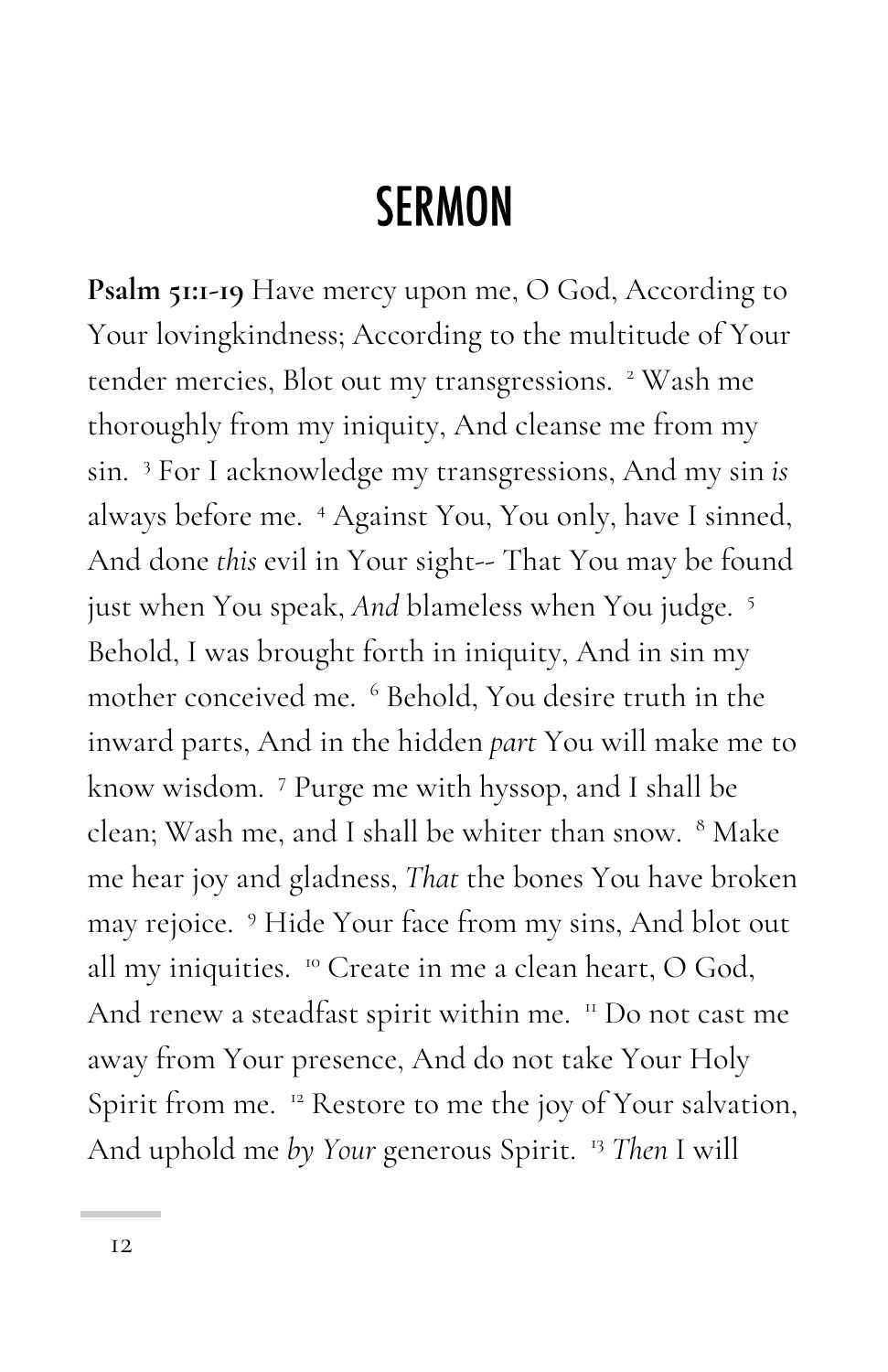teach transgressors Your ways, And sinners shall be converted to You. <sup>14</sup> Deliver me from the guilt of bloodshed, O God, The God of my salvation, *And* my tongue shall sing aloud of Your righteousness. <sup>15</sup> O Lord, open my lips, And my mouth shall show forth Your praise. <sup>16</sup> For You do not desire sacrifice, or else I would give *it*; You do not delight in burnt offering. <sup>17</sup> The sacrifices of God *are* a broken spirit, A broken and a contrite heart-- These, O God, You will not despise. <sup>18</sup> Do good in Your good pleasure to Zion; Build the walls of Jerusalem. <sup>19</sup> Then You shall be pleased with the sacrifices of righteousness, With burnt offering and whole burnt offering; Then they shall offer bulls on Your altar.

### **WHAT IS THE MIND OF GOD**

When it comes to a specific evil or suffering in this world we do not know the plans of God. But we do know the mind of God towards us. That is that though we are sinners in His mercy we are cleansed.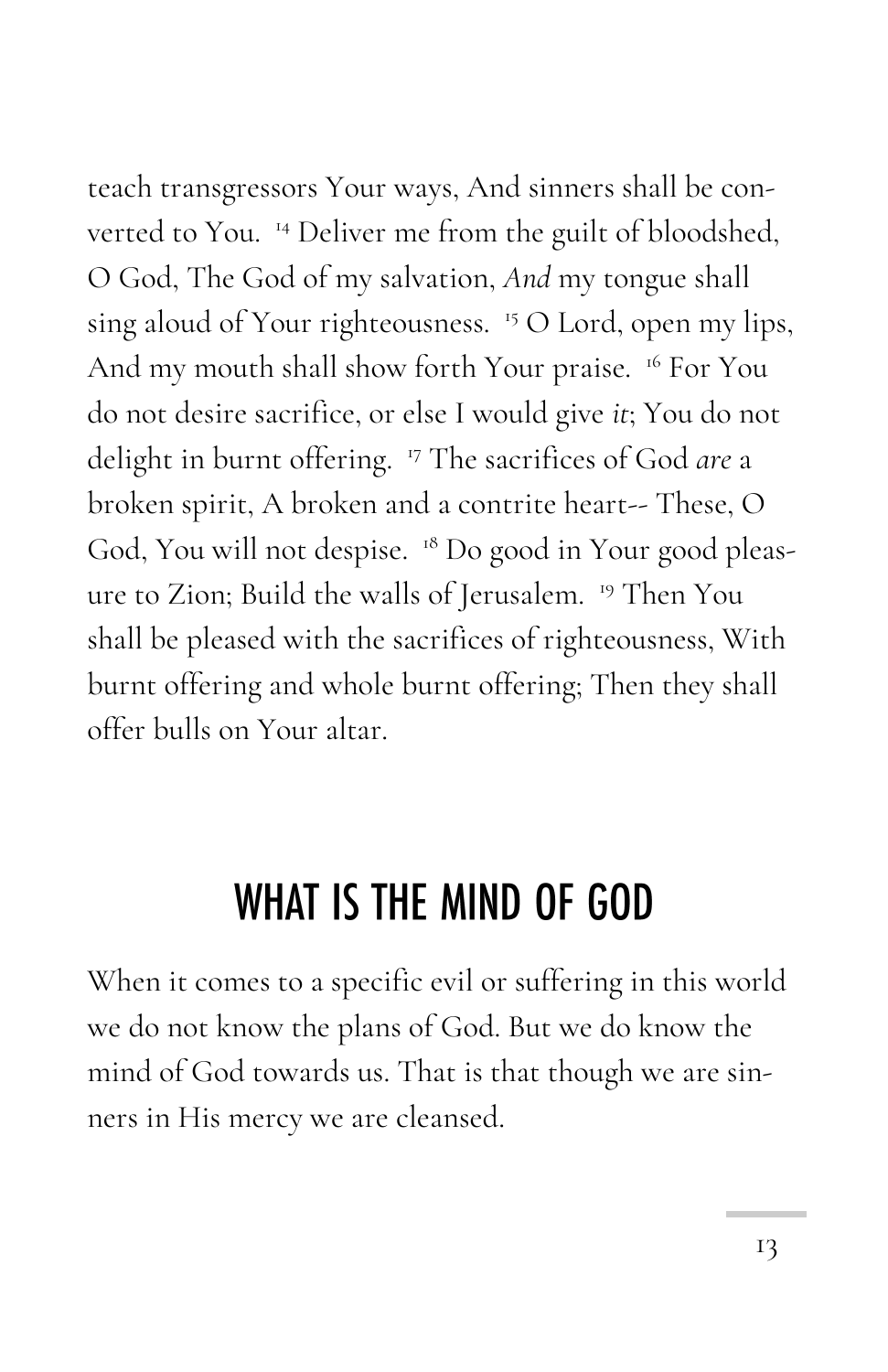### Hymn 457 - What a Friend We Have in Jesus

by Joseph Scriven, 1820-1886

1. What a Friend we have in Jesus, All our sins and griefs to bear! What a privilege to carry Ev'rything to God in prayer! Oh, what peace we often forfeit, Oh, what needless pain we bear, All because we do not carry Ev'rything to God in prayer!

2. Have we trials and temptations? Is there trouble anywhere? We should never be discouraged, Take it to the Lord in prayer. Can we find a Friend so faithful Who will all our sorrows share? Jesus knows our ev'ry weakness-- Take it to the Lord in prayer.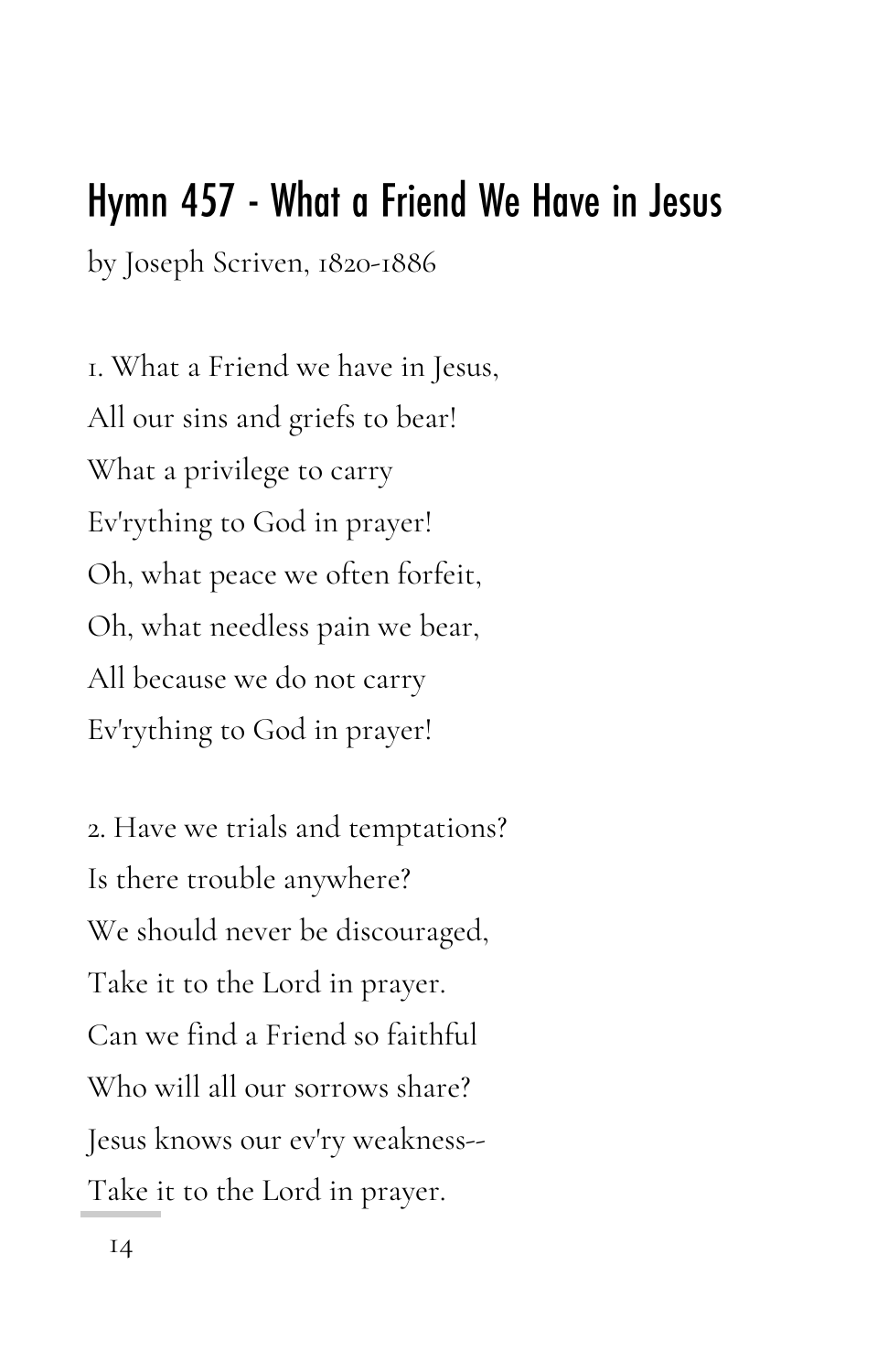3. Are we weak and heavy laden, Cumbered with a load of care? Precious Savior, still our Refuge-- Take it to the Lord in prayer. Do thy friends despise, forsake thee? Take it to the Lord in prayer; In His arms He'll take and shield thee, Thou wilt find a solace there.

### **PRAYERS AND THE LORD'S PRAYER**

**all Our Father, who art in heaven, Hallowed be Thy name, Thy kingdom come, Thy will be done on earth as it is in heaven. Give us this day our daily bread; and forgive us our trespasses, as we forgive those who trespass against us; and lead us not into temptation, but deliver us from evil. For Thine is the kingdom and the power and the glory forever and ever. Amen.**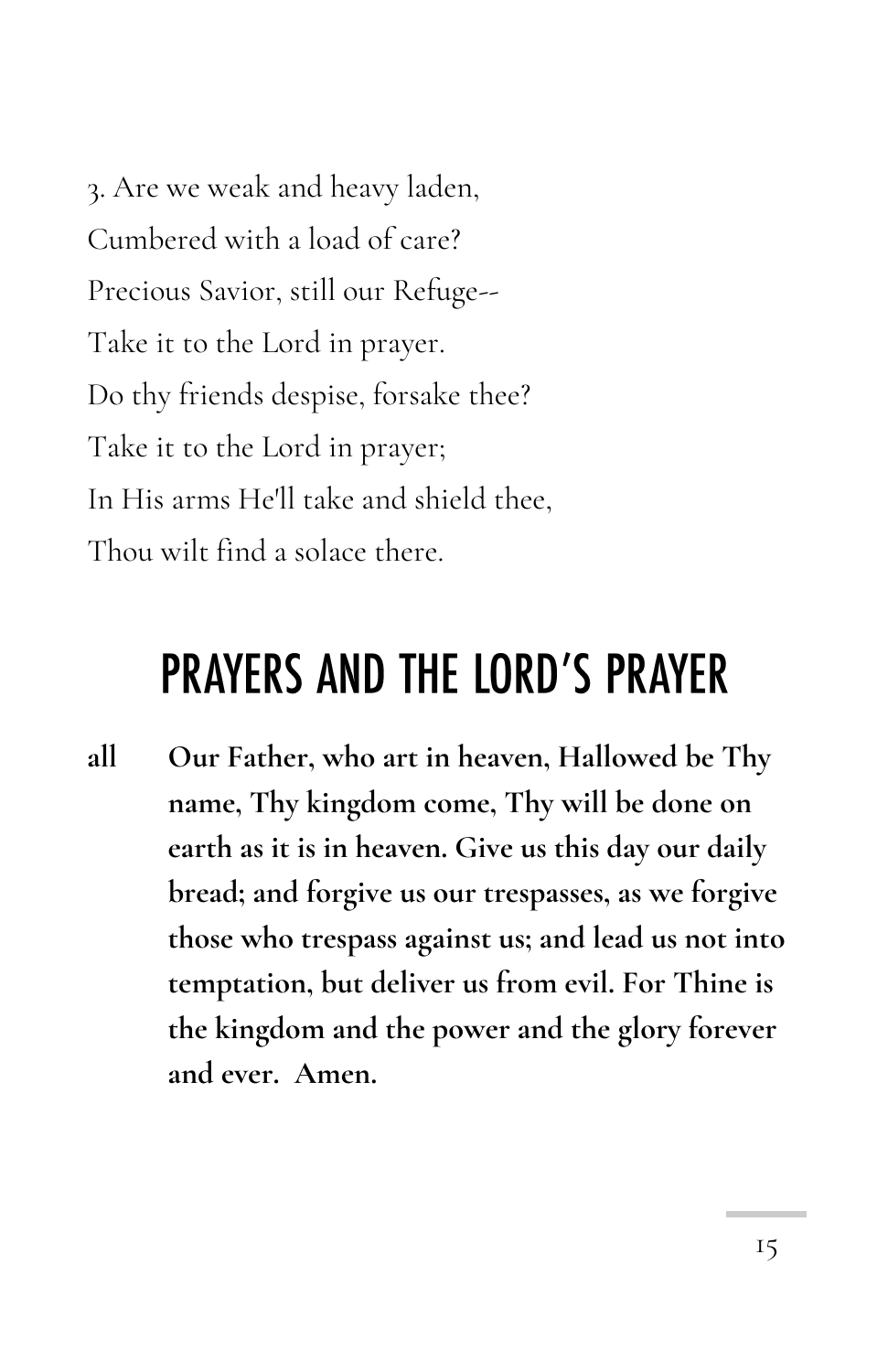## **THE BENEDICTION**

p The Lord bless you and keep you. The Lord make His face shine upon you and be gracious to you. The Lord lift up His countenance upon you and give you peace.

### Hymn 175 - When I Survey the Wondrous Cross

by Isaac Watts, 1674-1748

1. When I survey the wondrous cross On which the Prince of glory died, My richest gain I count but loss And pour contempt on all my pride.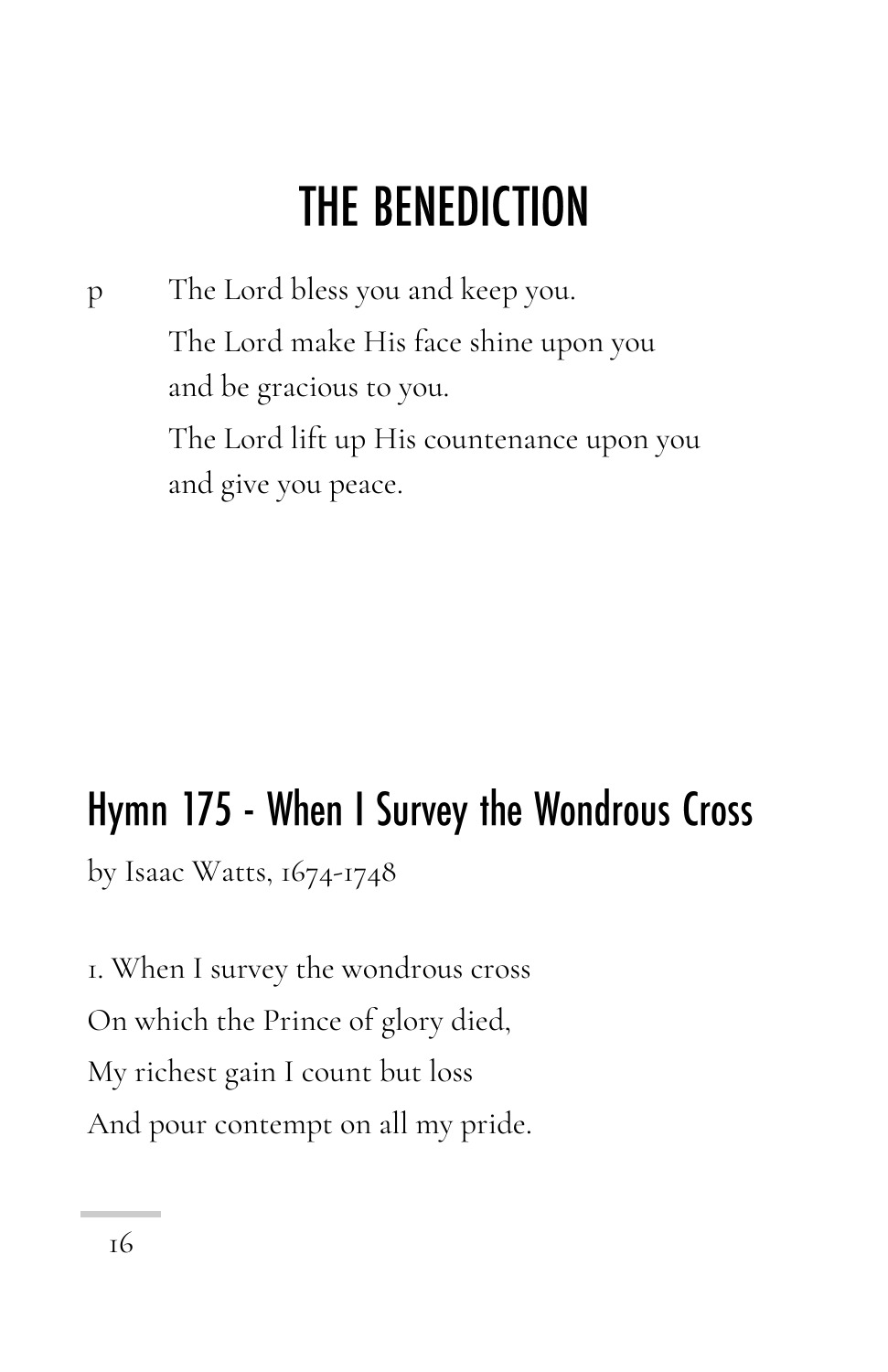2. Forbid it, Lord, that I should boast Save in the death of Christ, my God; All the vain things that harm me most, I sacrifice them to His blood.

3. See, from His head, His hands, His feet, Sorrow and love flow mingled down. Did e'er such love and sorrow meet Or thorns compose so rich a crown?

4. Were the whole realm of nature mine That were a tribute far too small; Love so amazing, so divine, Demands my soul, my life, my all.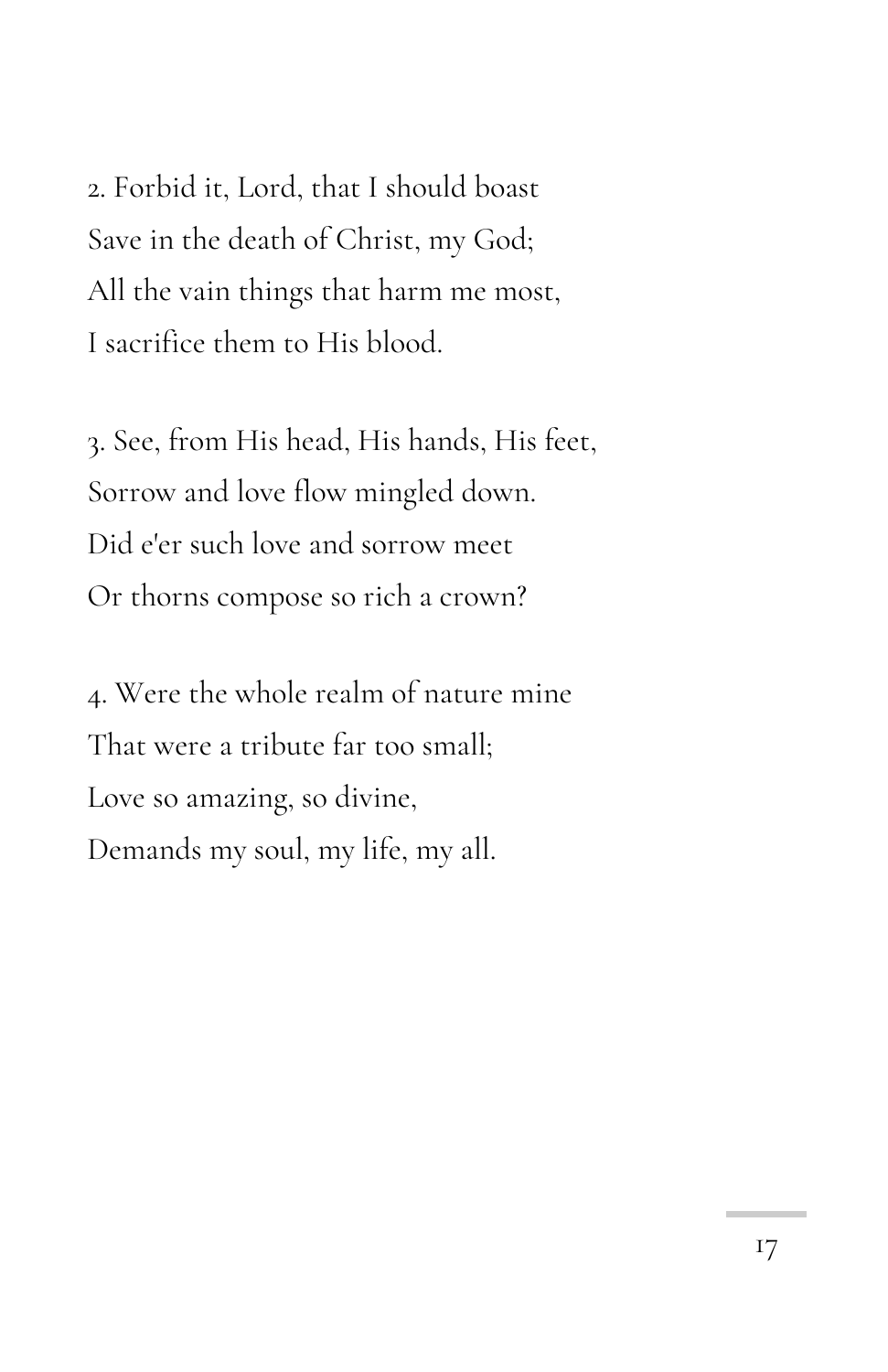#### ANNOUNCEMENTS

#### **WORSHIP**

Until things change we cannot gather together for worship. This is under the edict of Governor Tony Evers. In this we honor God by honoring the governor. Nevertheless we all need God's word and comfort now more than ever, therefore I will attempt for now to accomplish the following:

#### **1. POSTING SERVICES**

Regularly posting Sunday Services and Lent Services that may be streamed over the internet. These can be found at [https://](https://markesanlutheran.com/sermon/) [markesanlutheran.com/sermon/](https://markesanlutheran.com/sermon/)

### 2. DVD DELIVERY

I will attempt to make DVDs of these same services and deliver them to whoever cannot stream services over the internet. To this end I would ask that anyone who needs a DVD please contact me by phone or

email. Or if you know someone that would like to be on this list please contact me as well.

### 3. VIDEO DEVOTIONS

On most days when there is no service to stream (Monday, Tuesday, Thursday, and Friday) I will post instead a short devotion. These devotions will be available in any of the following three locations:

The church's facebook page: [https://](https://www.facebook.com/faithlutheranmarkesan/) [www.facebook.com/](https://www.facebook.com/faithlutheranmarkesan/) [faithlutheranmarkesan/](https://www.facebook.com/faithlutheranmarkesan/)

The church's YouTube channel: [https://www.youtube.com/](https://www.youtube.com/playlist?list=PLN9T64lPUWuRsT68MaoamAYbcbvY4QCdi) [playlist?](https://www.youtube.com/playlist?list=PLN9T64lPUWuRsT68MaoamAYbcbvY4QCdi) [list=PLN9T64lPUWuRsT68Maoam](https://www.youtube.com/playlist?list=PLN9T64lPUWuRsT68MaoamAYbcbvY4QCdi) [AYbcbvY4QCdi](https://www.youtube.com/playlist?list=PLN9T64lPUWuRsT68MaoamAYbcbvY4QCdi)

The church's website: [https://](https://markesanlutheran.com/home-devotions) [markesanlutheran.com/home](https://markesanlutheran.com/home-devotions)[devotions](https://markesanlutheran.com/home-devotions)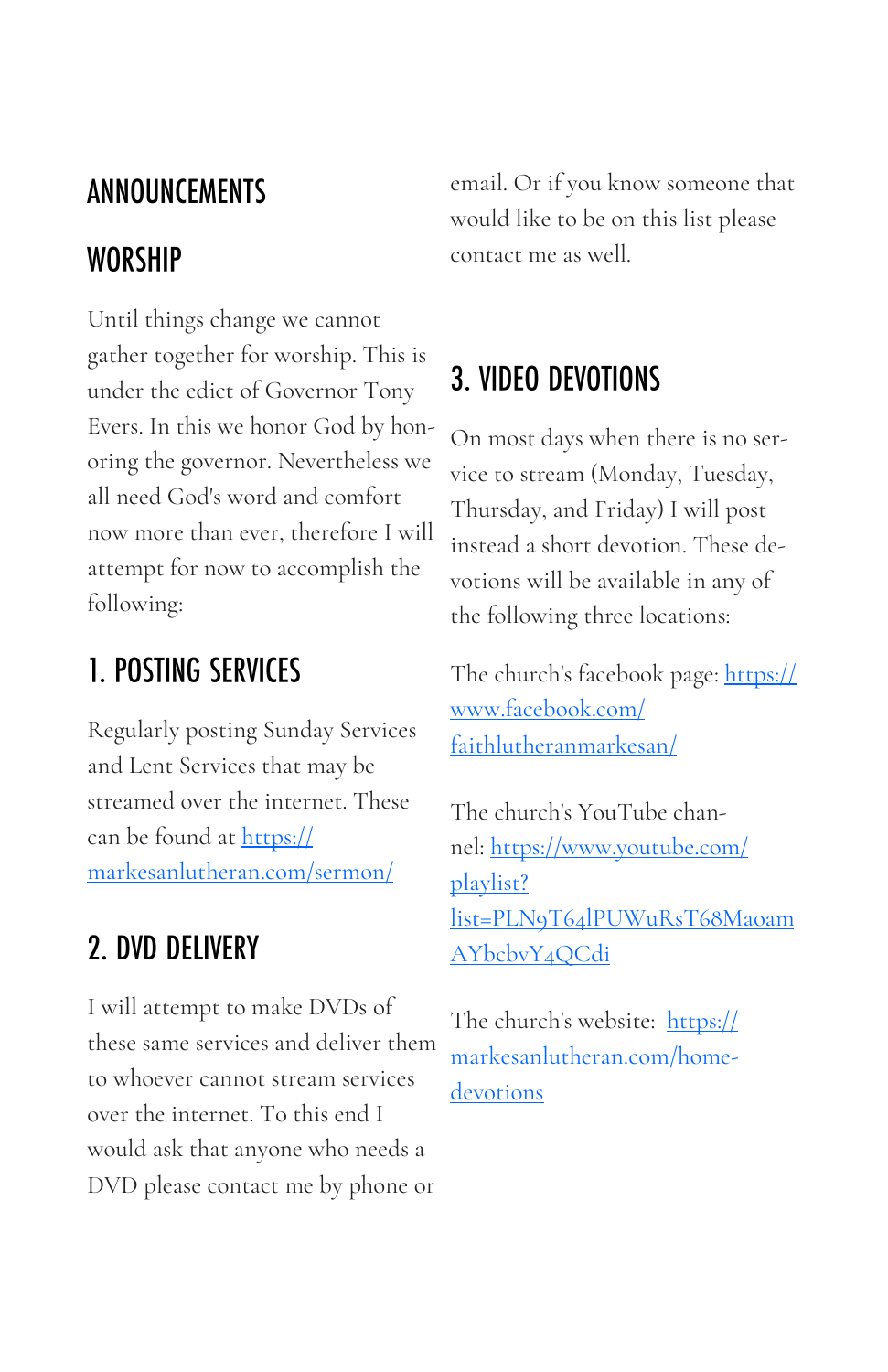#### **4. OFFICE HOURS**

I will be available at the church in my office from 10am till 12pm and from 6pm till 7pm Monday, Tuesday, and Friday or any other time by appointment. Please stop by for private devotions, private confession, communion or if you just need to talk. I can also visit you in your home.

#### **COMMUNION**

Until the current emergency is over we are going to have to make do with private communion in the Pastor's office or at your house.

#### **OFFERINGS**

While our primary concern is the health, both spiritual and physical, of all the members, nevertheless the church and school also need your prayers and your financial support. We realize that the current situation may make things difficult for some of you financially. But we ask that you would remember the

church and as you are able support it with your offerings. This can be accomplished in one of three ways:

1. Online donations through our website [\(https://](https://markesanlutheran.com/donate) [markesanlutheran.com/donate\)](https://markesanlutheran.com/donate) or via the app ("Give Plus" by vanco)

2. Mail a check to Faith Lutheran Church N1529 State Road 73 Markesan WI 53946

3. Drop off your donation in person at the church

#### **GOD'S WORD IN YOUR HOME**

As always, I encourage father's to make sure your family is making regular use of God's word in your home. This is always important but now perhaps the need is seen a little more clearly. I will as soon as I have finished some other things make resources available to aid you in this.